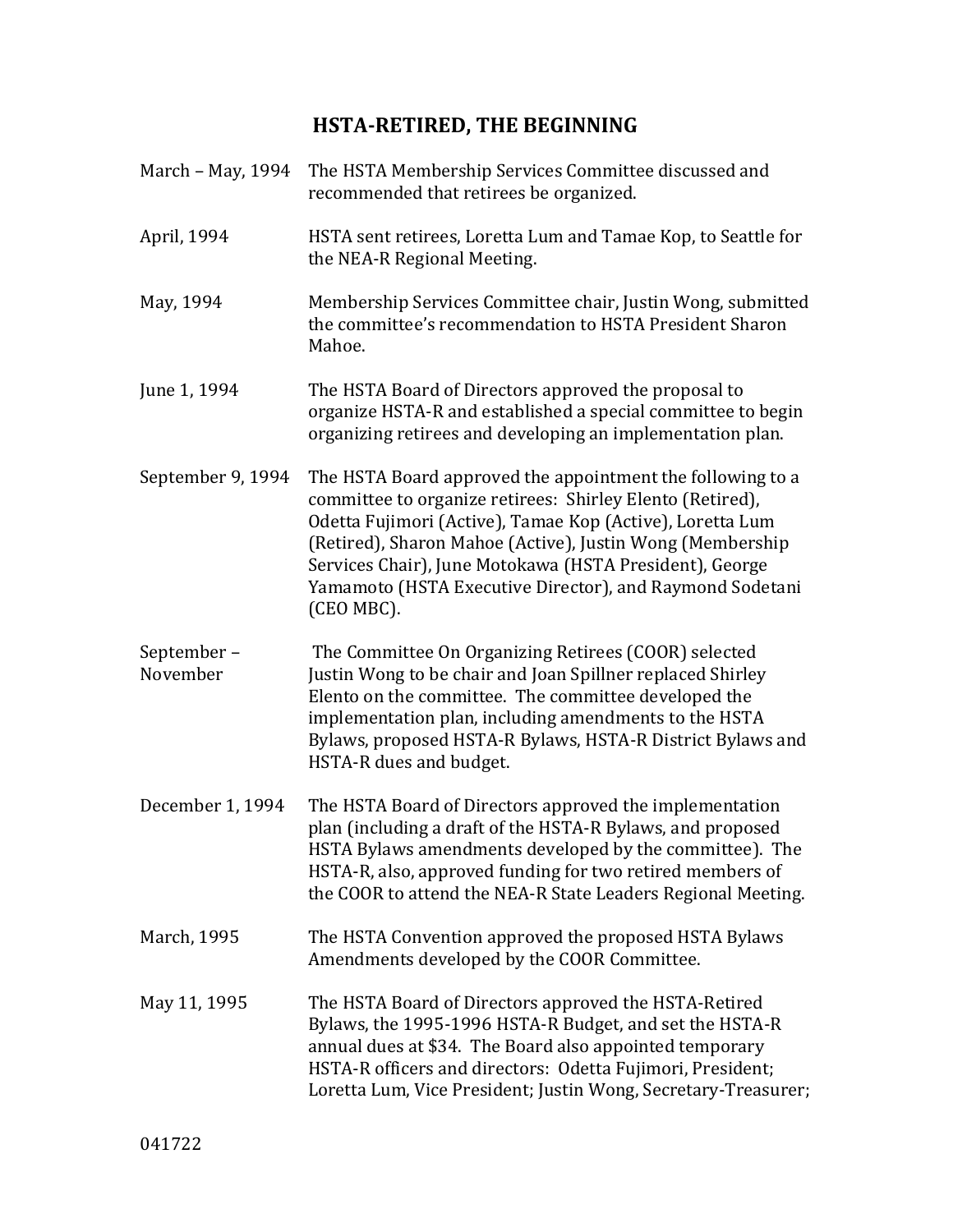|           | Beverly Johnston, Kauai Director; Inez Butterfield, Oahu<br>Director, Florence Nakama, Maui Director, B and Byron<br>Toma, Hawaii Director.                                                                                                                                                                                                                                                                                                                                                                                                                                 |
|-----------|-----------------------------------------------------------------------------------------------------------------------------------------------------------------------------------------------------------------------------------------------------------------------------------------------------------------------------------------------------------------------------------------------------------------------------------------------------------------------------------------------------------------------------------------------------------------------------|
| May, 1995 | HSTA-R District meetings were held to elect district officers<br>and delegates to the first HSTA-Retired Delegate Assembly.                                                                                                                                                                                                                                                                                                                                                                                                                                                 |
| June 1995 | The first HSTA-R Delegate Assembly was held at the HSTA<br>offices located on Paa Street in Mapunapuna. The delegates<br>elected state officers and directors for 1995-1996: Odetta<br>Fujimori, President; Loretta Lum, Vice President; Justin Wong,<br>Secretary-Treasurer; James Kaiona, Director; Ruth Kim,<br>Director; Tamae Kop, Director; and Janet Ohta, Director. The<br>following District Presidents are also on the first HSTA-R<br>Board of Directors: Beverly Johnston, Kauai; Inez Butterfield,<br>Oahu; Florence Nakama, Maui; and Sharon Kawagoe, Hawaii. |

## **WE APOLOGIZE FOR THE GAP AND HOPE TO HAVE ADDITIONAL DATA IN THE NEAR FUTURE.**

| <b>July 2011</b> | HSTA Retired files for Articles of Incorporation                                                          |
|------------------|-----------------------------------------------------------------------------------------------------------|
| September 2011   | Correction to Articles of Incorporation from HSTA-R to HSTA<br>Retired                                    |
| September 2012   | Memorandum of Agreement with VEBA Trust/BPS for a half<br>time Office Assistant                           |
| September 2012   | Finances are reviewed by a third party                                                                    |
| September 2013   | HSTA-Retired receives notification of tax exempt status as a<br>501 (c) (4) of the Internal Revenue Code. |
| November 2016    | HSTA-Retired Membership satisfaction Survey                                                               |
| April 2017       | Initial discussion on transferring funds from Districts to the<br><b>State</b>                            |
| September 2018   | Implementation of transfer of District funds to the State                                                 |
| January 2018     | HSTA-Retired legislation introduced by Rep. Mark Nakashima<br>on direct payment for EUTF premiums.        |
| April 2019       | Special Committee of the Delegate Assembly on the<br>relationship with HSTA                               |
|                  |                                                                                                           |

041722